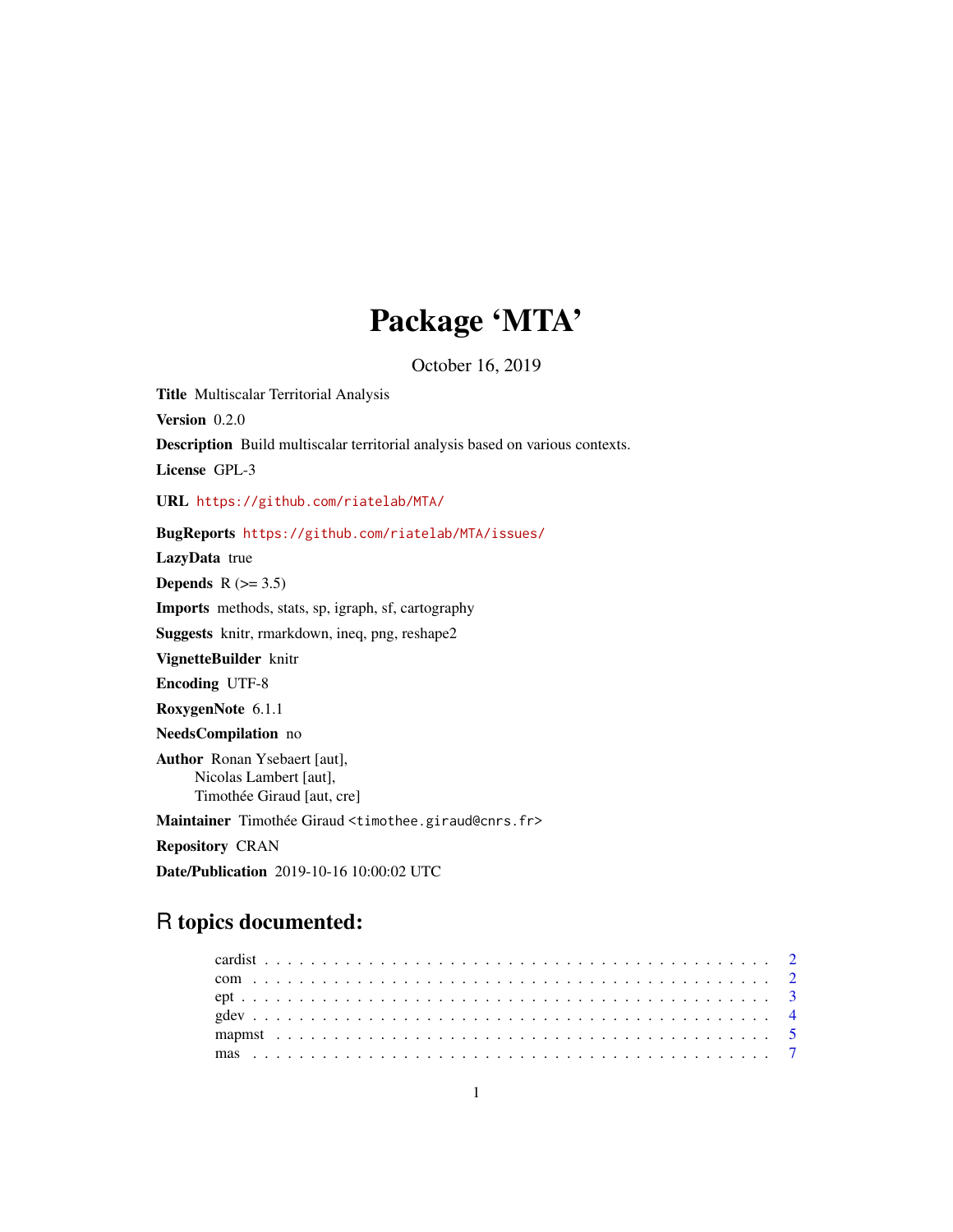<span id="page-1-0"></span>

cardist *Time Distance Matrix Between Communes*

## Description

Travel time between Grand Paris Metropole communes' centroids by car, in minutes. Row names and column names match the DEPCOM field in [com.](#page-1-1)

#### Source

The matrix is computed using the osrm package (<https://cran.r-project.org/package=osrm>). Data (c) OpenStreetMap contributors, ODbL 1.0. http://www.openstreetmap.org/copyright Routes: OSRM. http://project-osrm.org/

## Examples

```
data(GrandParisMetropole)
cardist[1:10,1:10]
```
<span id="page-1-1"></span>com *Grand Paris Metropole Communes Data*

## Description

Data on the Grand Paris Metropole communes, included in a sf object.

### Format

A data frame with 150 rows and 10 variables:

DEPCOM Commune identifiers

LIBCOM Commune names

EPT EPT identifiers of the commune

LIBEPT EPT names of the commune

DEP Identifiers of the departement

INC Amount of income tax reference (in euros)

TH Number of tax households

geometry Commune geometry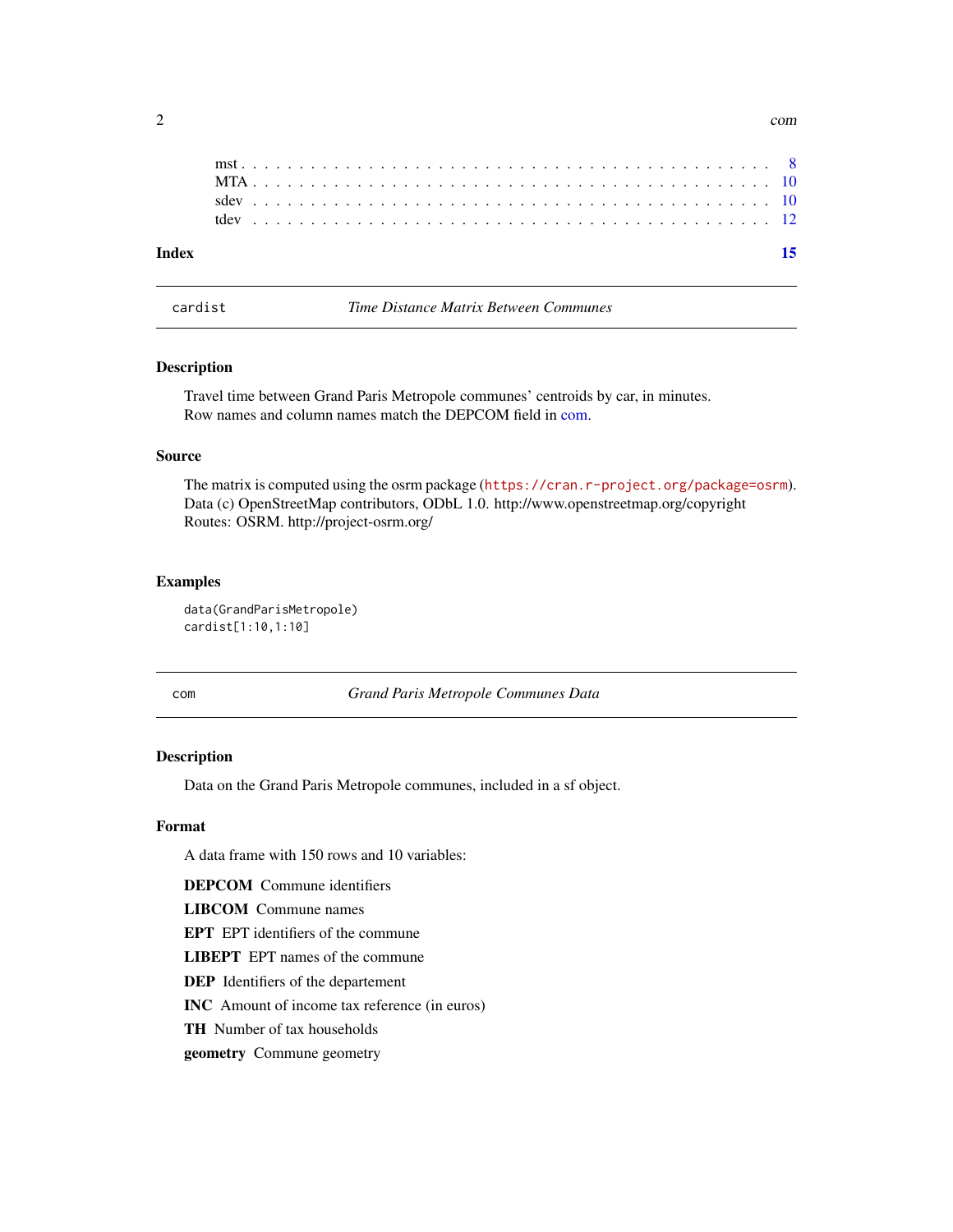#### <span id="page-2-0"></span>ept 3

## Source

```
Direction générale des finances publiques, income tax 2014 (2013 incomes):
http://www.impots.gouv.fr/portal/dgi/public/statistiques.impot?espId=-4&pageId=
stat_donnees_detaillees&sfid=4503
Atelier parisien d'urbanisme, Grand Paris communal composition (2015-12-17):
http://www.apur.org/article/composition-12-territoires-metropole-grand-paris
```
## Examples

```
data(GrandParisMetropole)
head(com)
```
ept *Grand Paris Metropole EPTs*

## Description

sf object. Grand Paris Metropole EPTs. EPTs (Etablissements Publics Territoriaux) are groups of communes.

## Format

EPT EPT identifiers

LIBEPT EPT names

## Source

Atelier parisien d'urbanisme, Grand Paris communal composition (2015-12-17): <http://www.apur.org/article/composition-12-territoires-metropole-grand-paris>

```
library(sf)
data(GrandParisMetropole)
plot(st_geometry(ept))
```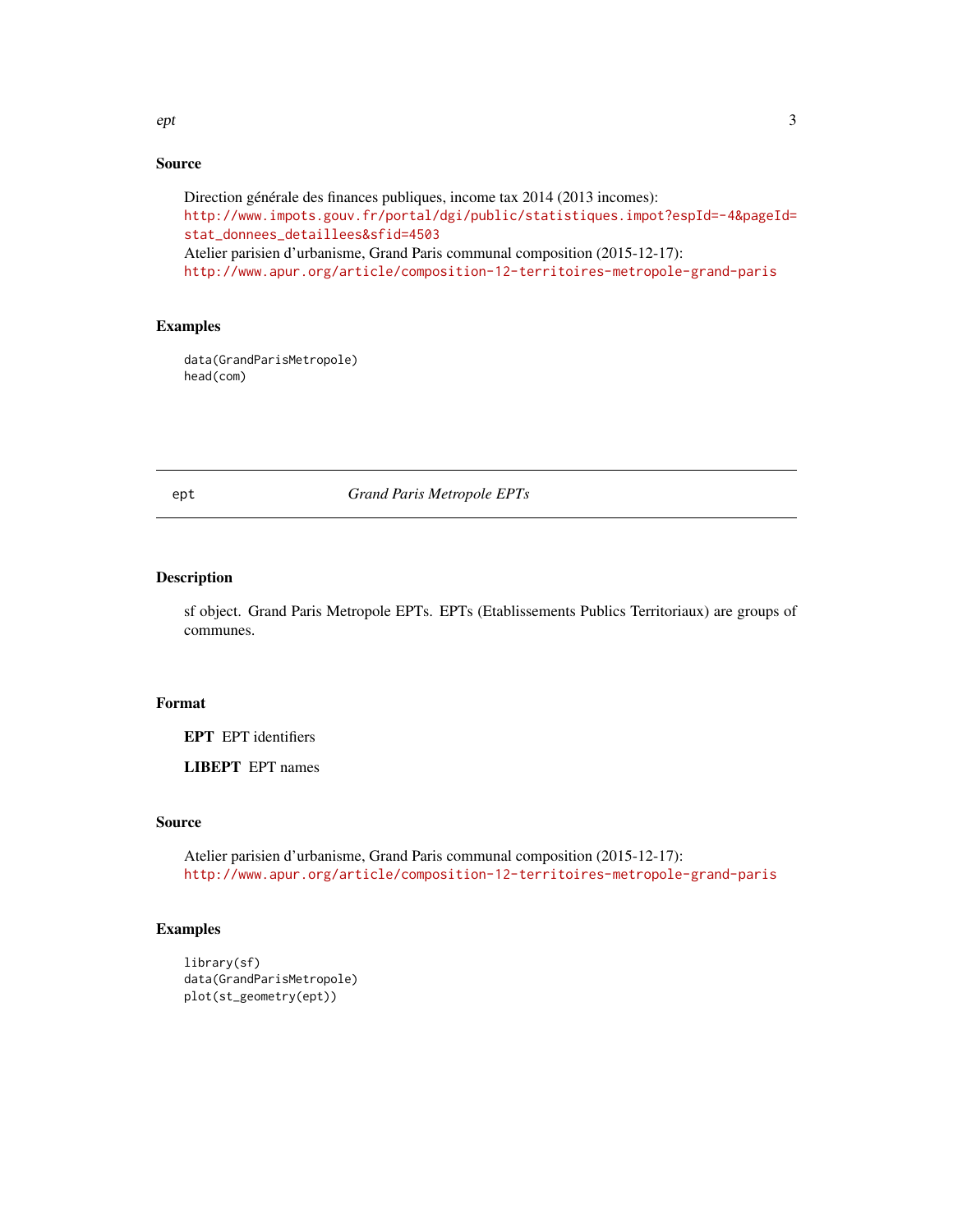#### <span id="page-3-1"></span><span id="page-3-0"></span>Description

Compute the deviation of each territorial unit as regards to all the study area (or a reference value).

#### Usage

 $gdev(x, var1, var2, type = "rel", ref)$ 

## Arguments

| $\mathsf{x}$     | a data.frame, an sf object or a SpatialPolygonsDataFrame, including var1 and<br>var2.                                 |
|------------------|-----------------------------------------------------------------------------------------------------------------------|
| var1             | name of the numerator variable in x.                                                                                  |
| var <sub>2</sub> | name of the denominator variable in x.                                                                                |
| type             | type of deviation; "rel" for relative deviation, "abs" for absolute deviation (see<br>Details).                       |
| ref              | ratio of reference; if missing, the ratio of reference is the one of the whole study<br>area (sum(var1) / sum(var2)). |

## Details

The relative global deviation is the ratio between var1/var2 and ref (100 \* (var1 / var2) / ref). Values greater than 100 indicate that the unit ratio is greater than the ratio of reference. Values lower than 100 indicate that the unit ratio is lower than the ratio of reference.

The absolute global deviation is the amount of numerator that could be moved to obtain the ratio of reference on all units. ((var1 -(ref  $*$  var2)).

#### Value

A vector is returned.

## Examples

```
library(sf)
library(cartography)
# load data
data("GrandParisMetropole")
```
# compute absolute global deviation com\$gdevabs <- gdev( $x = com$ , var1 = "INC", var2 = "TH", type = "abs") # compute relative global deviation com\$gdevrel <- gdev( $x = com$ , var1 = "INC", var2 = "TH", type = "rel")

# Deviations maps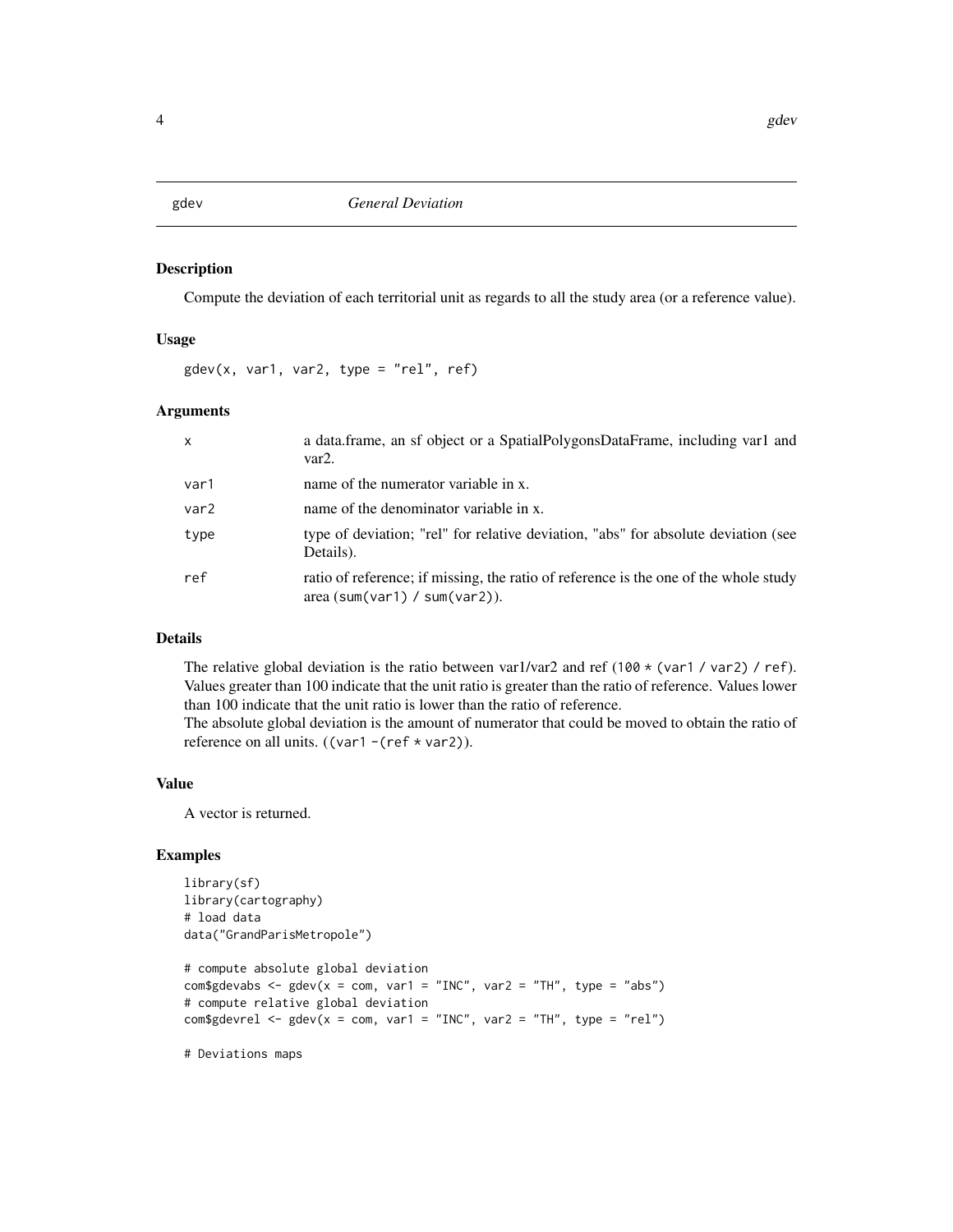#### <span id="page-4-0"></span>mapmst 5

```
# set graphical parameters
par(max = c(0, 0, 1.2, 0))# set breaks
bks <- c(min(com$gdevrel),50,75,100,125,150,max(com$gdevrel))
# set color palette
\text{cols} \leq \text{carto.pal}(\text{pal1} = \text{"blue.pal", n1 = 3},pal2 = "wine.pal", n2 = 3)# plot a choropleth map of the relative global deviation
chorolayer(x = com, var = "gdevrel",legend.pos = "topleft",
           legend.title.txt = "Relative Deviation\n(100 = general average)",
           breaks = bks, border = NA,
           col = cols)# add symbols proportional to the absolute general deviation
com$sign <- ifelse(test = com$gdevabs<0, yes = "negative", no = "positive")
propSymbolsTypoLayer(x = com, var = "gdevabs",var2 = "sign",
                     legend.var.pos = "left",legend.values.rnd = -2,
                     legend.var2.values.order = c("positive", "negative"),
                    legend.var.title.txt = "Absolute Deviation\n(Income redistribution)",
                     col = c("#ff000050", "#0000ff50"), legend.var2.pos = "n",legend.var.style = "e", inches = 0.2)
# add EPT boundaries
plot(st_geometry(ept), add=TRUE)
# add a layout
layoutLayer(title = "General Deviation (reference: Grand Paris Metropole)",
            sources = "GEOFLA® 2015 v2.1, Apur, impots.gouv.fr",
            north = TRUE, scale = 5, tabtitle = TRUE, frame = FALSE, theme = "red.pal",
            author = "MTA")
```
<span id="page-4-1"></span>

mapmst *Map Multiscalar Typology*

## **Description**

Map the multiscalar typology according to the three relative deviations (general: G, territorial: T and spatial: S). The elementary units are classified in eight classes according to their three relative positions and they are mapped with appropriate colors.

#### Usage

```
mapmst(x, var1, var2, ref, key, order, dist, mat, xid, threshold,
  superior = FALSE, collNA = "white", border = "grey80", lwd = 0.2,upborder = "black", uplwd = "1", add = FALSE)
```

|      | an sf object or a SpatialPolygonsDataFrame including var1 and var2. |
|------|---------------------------------------------------------------------|
| var1 | name of the numerator variable in x.                                |
| var2 | name of the denominator variable in x.                              |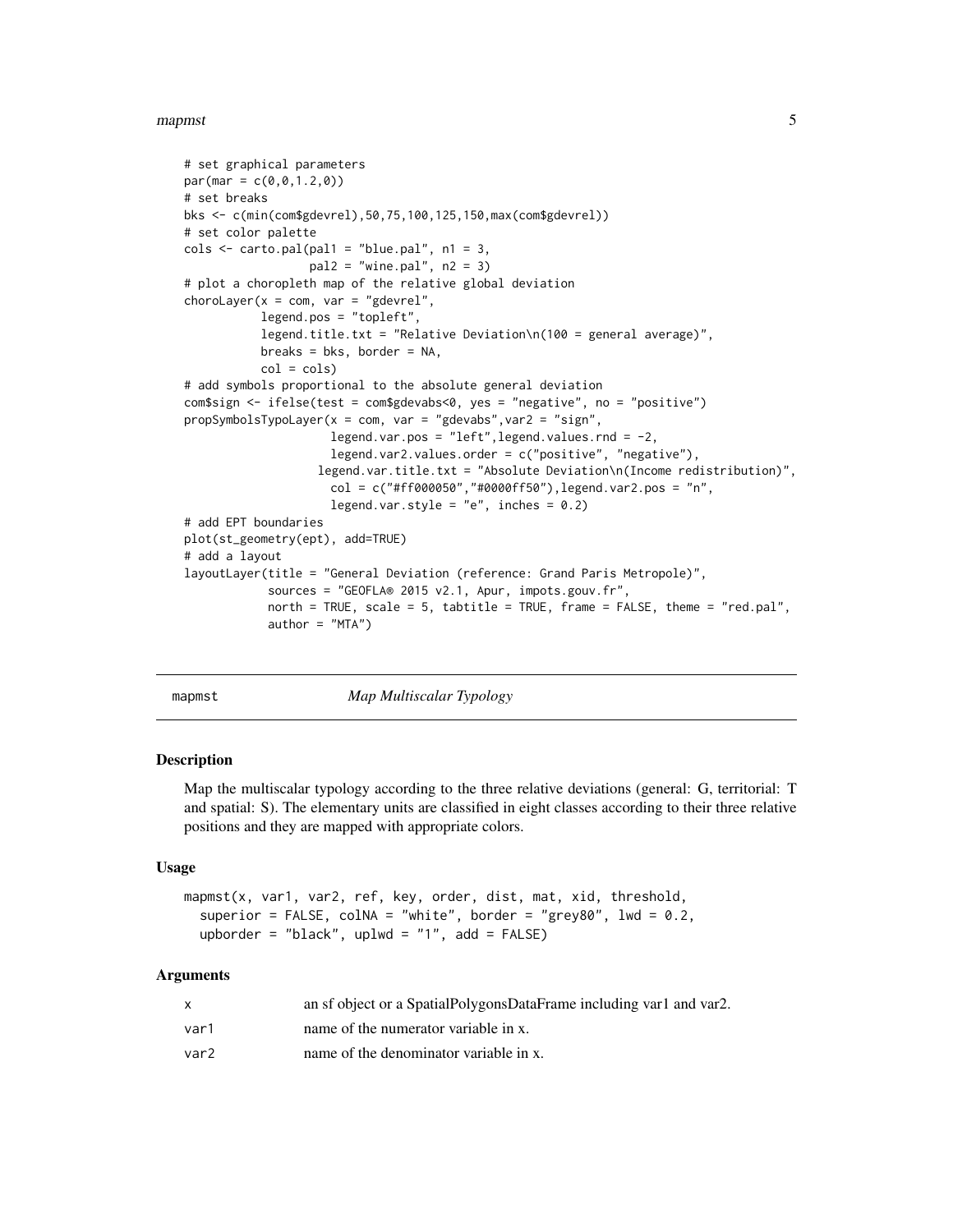| ref       | ratio of reference; if missing, the ratio of reference is the one of the whole study<br>area (sum(var1) / sum(var2)).                                 |
|-----------|-------------------------------------------------------------------------------------------------------------------------------------------------------|
| key       | aggregation key field for measuring the deviation (intermediate territorial level).                                                                   |
| order     | contiguity order.                                                                                                                                     |
| dist      | distance threshold defining the contiguity. The cartesian distance between units<br>centroids is used by default; use mat to apply different metrics. |
| mat       | a distance matrix (road distance, travel time) between x units. Row and col-<br>umn names must fit xid identifiers. (optional)                        |
| xid       | identifier field in x (to be used for importing a personal distance matrix). Default<br>to the first column.                                          |
| threshold | defined to build the typology (100 is considered as the average).                                                                                     |
| superior  | if TRUE, deviation values must be greater than threshold. If FALSE, deviation<br>values must be lower than threshold.                                 |
| colNA     | no data color                                                                                                                                         |
| border    | color of the polygons border                                                                                                                          |
| lwd       | borders width                                                                                                                                         |
| upborder  | color of the intermediate territorial level border                                                                                                    |
| uplwd     | intermediate territorial level border width                                                                                                           |
| add       | whether to add the layer to an existing plot (TRUE) or not (FALSE)                                                                                    |

### Value

A typology map with colours and a sf object including the ratio (var1/var2), the 3 relative deviations (G, T and S) and the resulting ordered typology (0 to 7).

Typology (which deviation is above/under the threshold):

- 0: none
- $\bullet$  1: G
- 2:  $T$
- 3: G and T
- $4: S$
- $\bullet$  5: G and S
- 6: T and S
- $\bullet$  7: G, T and S

```
library(sf)
library(cartography)
data("GrandParisMetropole")
# Map wealthiest territories
synthesis \leq mapmst(x = com, var1 = "INC", var2 = "TH", key = "EPT",
                    order = 1, threshold = 125, superior = TRUE)
# add a layout and adapted legend
```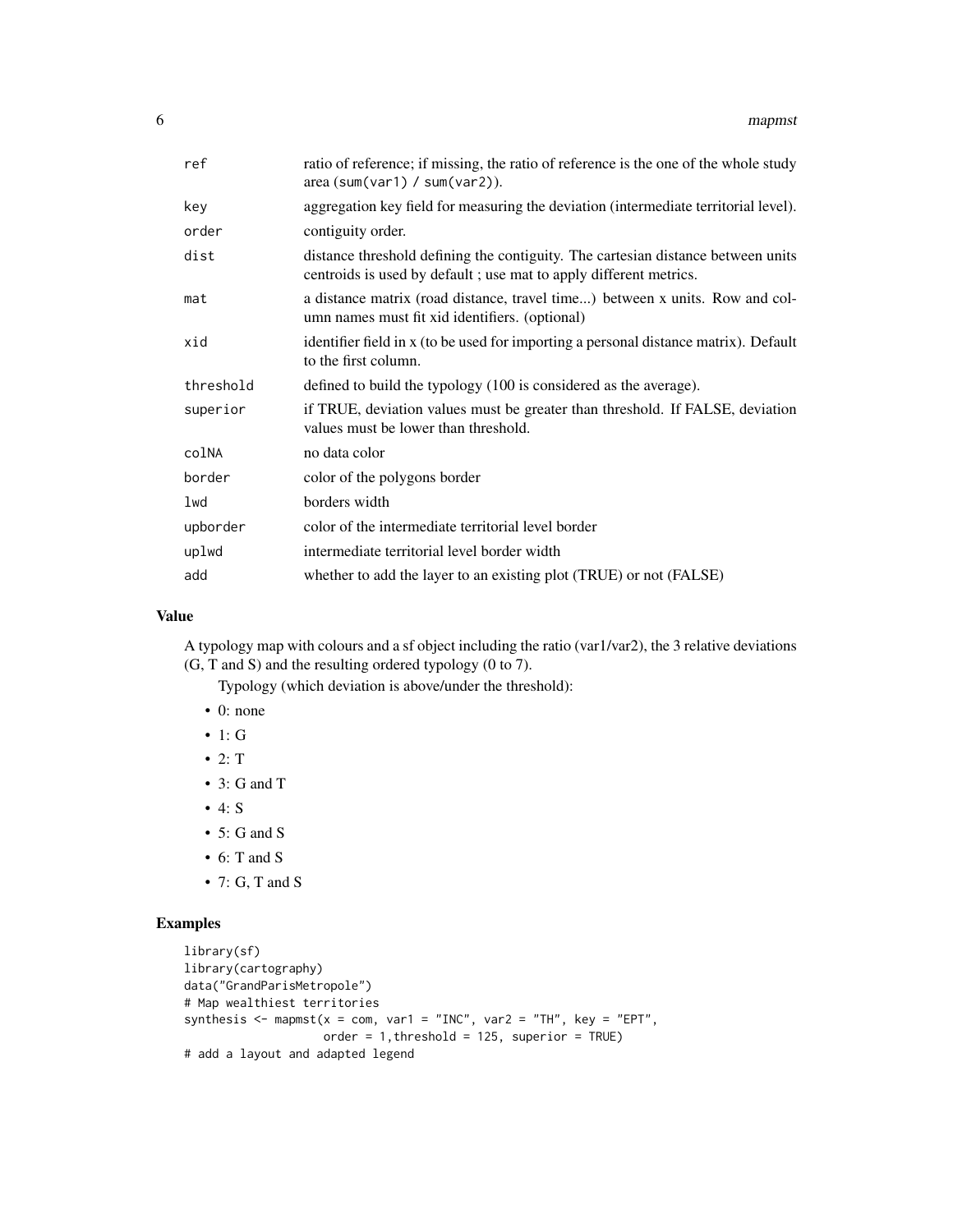```
layoutLayer(title = "Multiscalar synthesis - Income per household 2013",
            sources = "GEOFLA® 2015 v2.1, Apur, impots.gouv.fr",
            north = TRUE, scale = 5, tabtitle = TRUE, frame = FALSE, theme = "red.pal",
            author = "MTA
100: Deviation average
G: Situation as compared to the global context (Grand Paris Area)
T: Situation as compared to the territorial context (EPT of belonging)
S: Situation as compared to the neigbourhood context (contiguity order 1)")
# add label territorial objects above 125% for all the deviations
labelLayer(x = synthesis[synthesis$mst == 7, ], txt = "LIBCOM", cex = 0.6,
           halo = TRUE, overlap = FALSE)
# Map poorest territories
synthesis \leq mapmst(x = com, var1 = "INC", var2 = "TH", key = "EPT",
                    order = 1, threshold = 75, superior = FALSE)
# add a layout
layoutLayer(title = "Multiscalar synthesis - Income per household 2013",
            sources = "GEOFLA® 2015 v2.1, Apur, impots.gouv.fr",
            north = TRUE, scale = 5, tabtitle = TRUE, frame = FALSE, theme = "red.pal",
            author = "MTA
100: Deviation average
G: Situation as compared to the global context (Grand Paris Area)
T: Situation as compared to the territorial context (EPT of belonging)
S: Situation as compared to the neigbourhood context (contiguity order 1)")
# add labels for territorial objects under 75 % for all the deviations
labelLayer(x = synthesis[synthesis$mst == 7, ], txt = "LIBCOM", cex = 0.6,
           halo = TRUE)
```
<span id="page-6-1"></span>mas *Multiscalar Absolute Synthesis*

#### Description

This function sums the total amount of redistributions according to the three absolute deviations (global, territorial, spatial).

#### Usage

mas(x, xid, var1, var2, ref, key, order, dist, mat)

|      | an sf object or a SpatialPolygonsDataFrame including var1 and var2.                                          |
|------|--------------------------------------------------------------------------------------------------------------|
| xid  | identifier field in x (to be used for importing a personal distance matrix). Default<br>to the first column. |
| var1 | name of the numerator variable in x.                                                                         |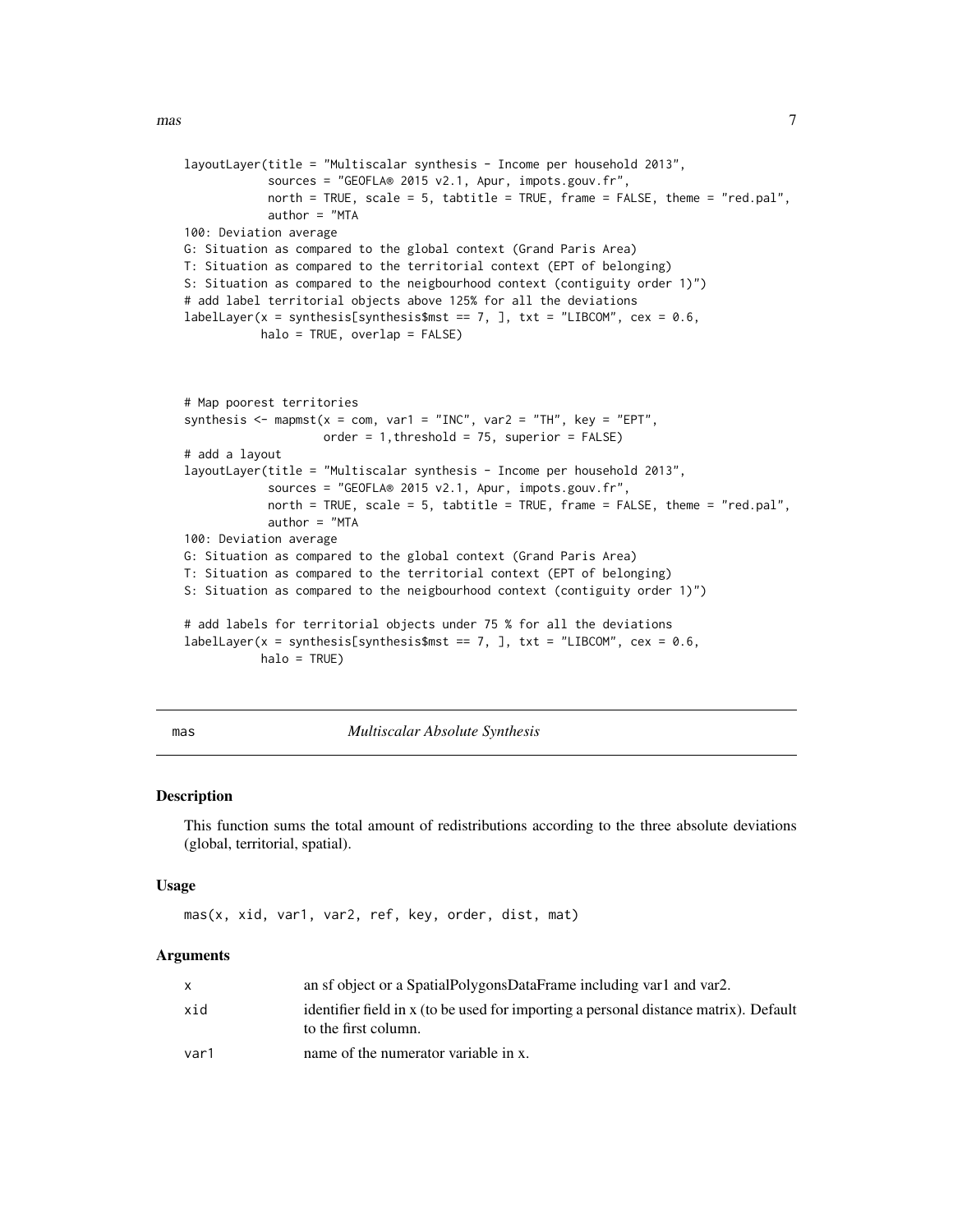<span id="page-7-0"></span>

| var2  | name of the denominator variable in x.                                                                                                                                       |
|-------|------------------------------------------------------------------------------------------------------------------------------------------------------------------------------|
| ref   | ratio of reference; if missing, the ratio of reference is the one of the whole study<br>area (sum(var1) / sum(var2)).                                                        |
| key   | aggregation key field for measuring the deviation (intermediate territorial level).                                                                                          |
| order | contiguity order.                                                                                                                                                            |
| dist  | distance threshold defining the contiguity. The cartesian distance between units<br>centroids is used by default (see st_distance); use mat to apply different met-<br>rics. |
| mat   | a distance matrix (road distance, travel time) between x units. Row and col-<br>umn names must fit xid identifiers. (optional)                                               |

#### Value

A dataframe including the mass of numerator to redistribue to reach a perfect equilibrium according to the 3 contexts, expressed in numerator measure unit and as a share of the numerator mass.

## Examples

```
data("GrandParisMetropole")
redistr <- mas(x = com, var1 = "INC", var2 = "TH", dist = 5000, key = "EPT")
redistr
```
<span id="page-7-1"></span>mst *Multiscalar Typology*

#### Description

Compute a multiscalar typology according to the three relative deviations (general: G, territorial: T and spatial: S). The elementary units are classified in eight classes according to their three relative positions.

## Usage

```
mst(x, var1, var2, ref, key, order, dist, mat, xid, threshold,
  superior = FALSE)
```

| x     | a sf object or a SpatialPolygonsDataFrame including var1 and var2.                                                   |
|-------|----------------------------------------------------------------------------------------------------------------------|
| var1  | name of the numerator variable in x.                                                                                 |
| var2  | name of the denominator variable in x.                                                                               |
| ref   | ratio of reference; if missing, the ratio of reference is the one of the whole study<br>area(sum(var1) / sum(var2)). |
| key   | aggregation key field for measuring the deviation (intermediate territorial level).                                  |
| order | contiguity order.                                                                                                    |
|       |                                                                                                                      |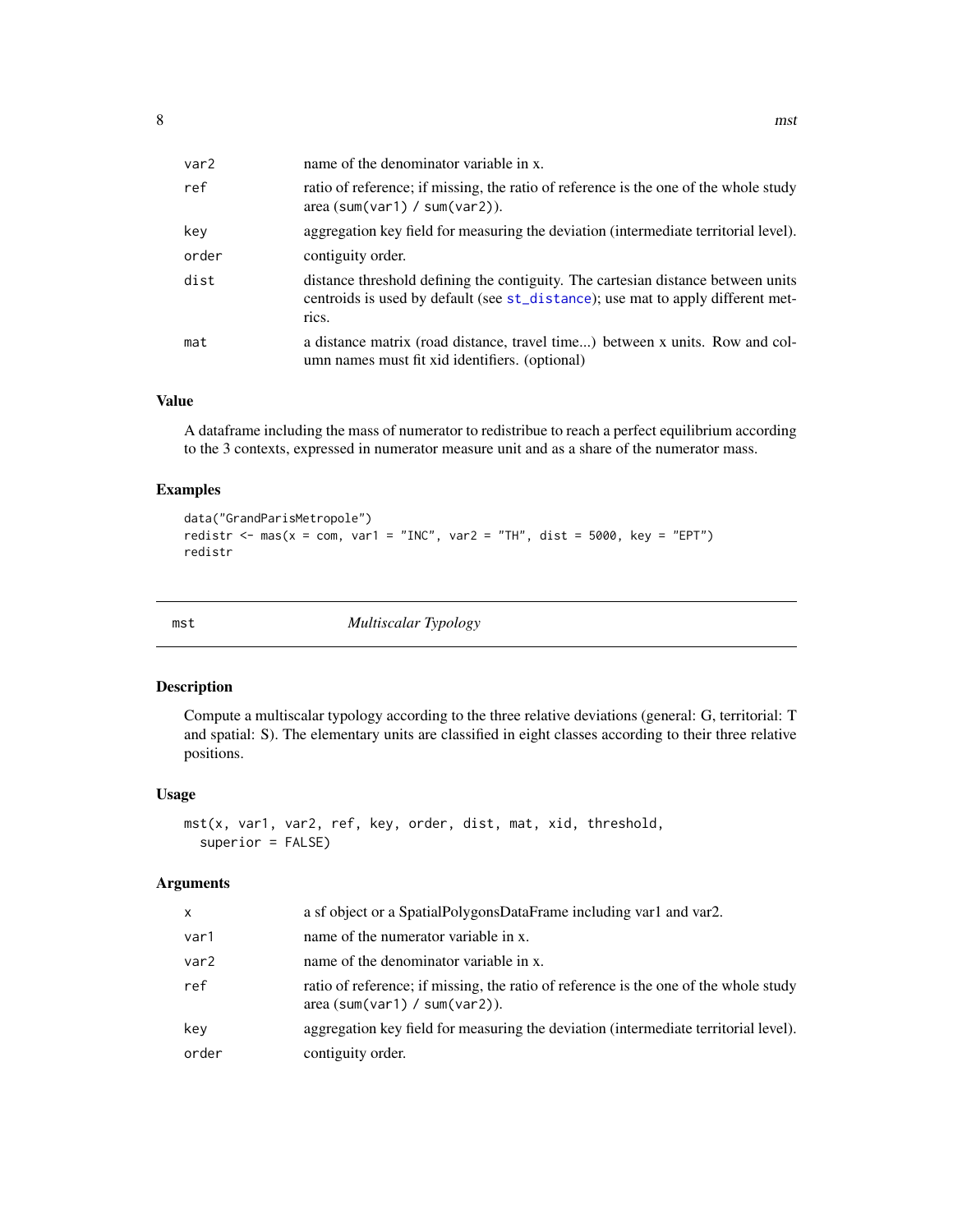| dist      | distance threshold defining the contiguity. The cartesian distance between units<br>centroids is used by default; use mat to apply different metrics. |
|-----------|-------------------------------------------------------------------------------------------------------------------------------------------------------|
| mat       | a distance matrix (road distance, travel time) between x units. Row and col-<br>umn names must fit xid identifiers. (optional)                        |
| xid       | identifier field in x (to be used for importing a personal distance matrix). Default<br>to the first column.                                          |
| threshold | defined to build the typology (100 is considered as the average).                                                                                     |
| superior  | if TRUE, deviation values must be greater than threshold. If FALSE, deviation<br>values must be lower than threshold.                                 |

### Value

A dataframe including the ratio (var1/var2), the 3 relative deviations (G, T and S) and the resulting ordered typology (0 to 7).

Typology (which deviation is above/under the threshold):

- 0: none
- 1: G
- $\bullet$  2: T
- 3: G and T
- 4: S
- $\bullet$  5: G and S
- 6: T and S
- $\bullet$  7: G, T and S

```
# load data
data("GrandParisMetropole")
# Multiscalar typology - Wealthiest territories
row.names(com) <- com$LIBCOM
synthesis \leq mst(x = com, var1 = "INC", var2 = "TH", key = "EPT",
                 order = 1, threshold = 125, superior = TRUE)
# Territories avbove 125% for the 3 deviations
synthesis[synthesis$mst == 7, ]
# Multiscalar typology - Poorest territories
synthesis \leq mst (x = com, var1 = "INC", var2 = "TH", key = "EPT",
```

```
order = 1, threshold = 75, superior = FALSE)# Territories below 75 % for the three deviations
synthesis[synthesis$mst == 7, ]
```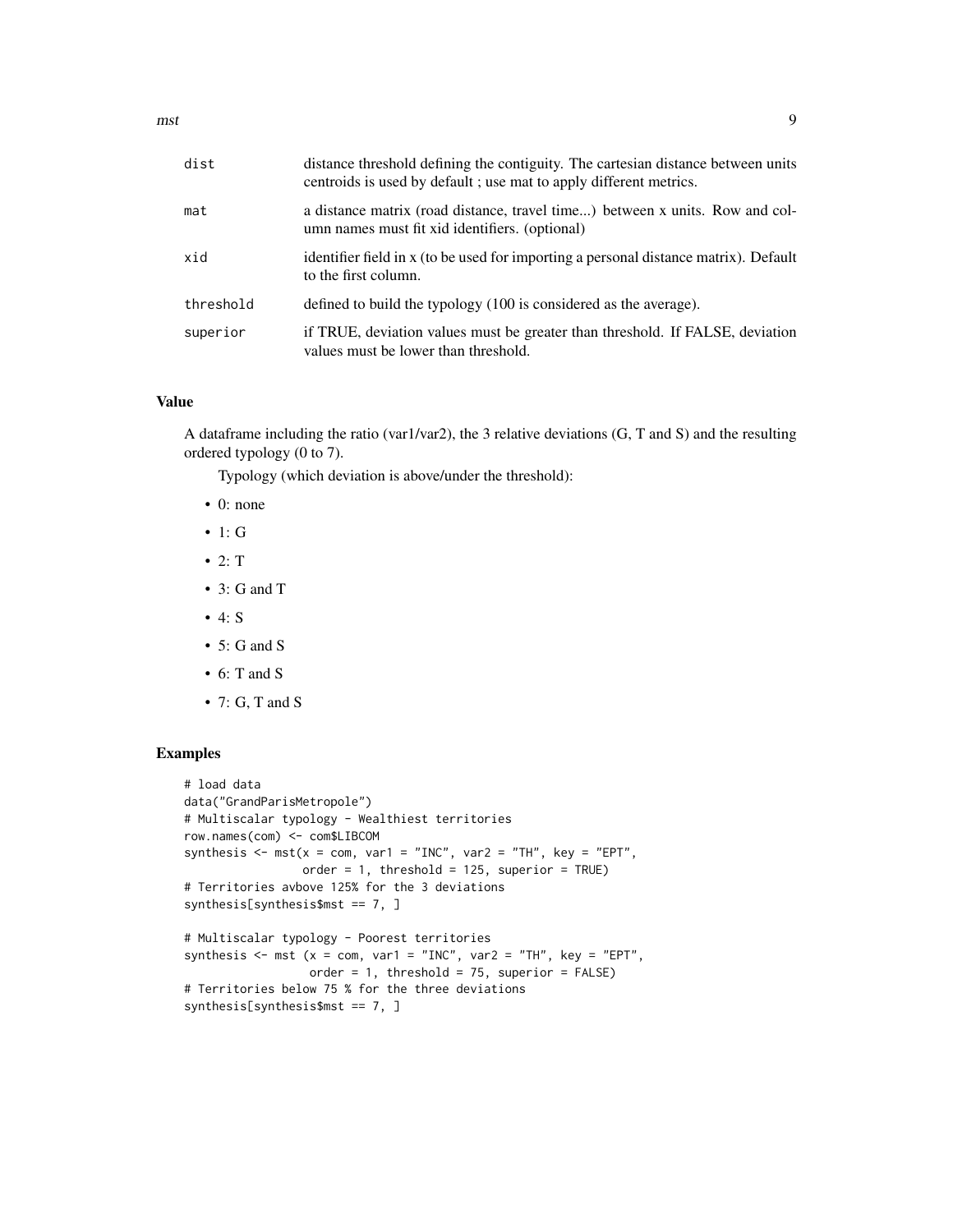#### Description

Build multiscalar territorial analysis based on various contexts for a given ratio defined by a numerator and a denominator.

Main functions :

- [gdev](#page-3-1): general deviation of each territorial unit as regards to all the study area (or a reference value).
- [tdev](#page-11-1): territorial deviation of each territorial unit as regards to an intermediate territorial level of reference.
- [sdev](#page-9-1): spatial deviation of each territorial unit as regards to its geographical neighborhood.
- [mst](#page-7-1): multiscalar typology based on the three deviations.
- [mas](#page-6-1): multiscalar absolute synthesis, total amount of redistributions based on the three deviations.
- [mapmst](#page-4-1): multiscalar typology map.

#### References

GRASLAND C., YSEBAERT R., ZANIN C., LAMBERT N., Spatial disparities in Europe (Chapter 4) in GLOERSEN E., DUBOIS A. (coord.), 2007, Regional disparities and cohesion: What Strategies for the future?, DG-IPOL – European Parliament.

<span id="page-9-1"></span>

sdev *Spatial Deviation*

## Description

Compute the deviation of each territorial unit as regards to its geographical neighborhood. Neighborhood is defined either by contiguity order, by a distance value or by a personal matrix (travel time...)

#### Usage

```
sdev(x, var1, var2, type = "rel", xid, order, dist, mat)
```
<span id="page-9-0"></span>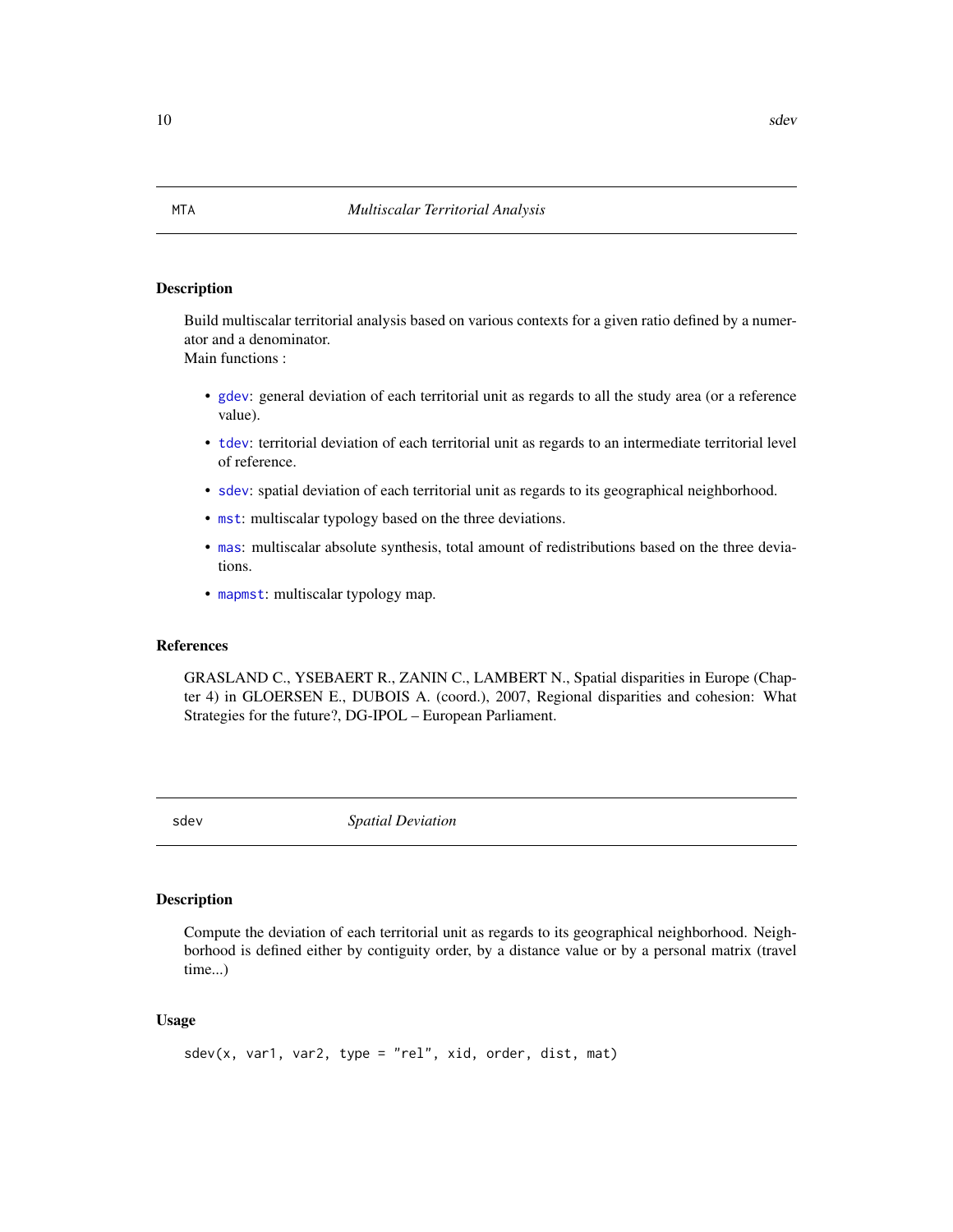sdev 11

#### **Arguments**

| $\mathsf{x}$ | an sf object or a SpatialPolygonsDataFrame including var1 and var2.                                                                                   |
|--------------|-------------------------------------------------------------------------------------------------------------------------------------------------------|
| var1         | name of the numerator variable in x.                                                                                                                  |
| var2         | name of the denominator variable in x.                                                                                                                |
| type         | type of deviation; "rel" for relative deviation, "abs" for absolute deviation (see<br>Details).                                                       |
| xid          | identifier field in x (to be used for importing a personal distance matrix). Default<br>to the first column of x. (optional)                          |
| order        | contiguity order.                                                                                                                                     |
| dist         | distance threshold defining the contiguity. The cartesian distance between units<br>centroids is used by default; use mat to apply different metrics. |
| mat          | a distance matrix (road distance, travel time) between x units. Row and col-<br>umn names must fit xid identifiers. (optional)                        |

#### Details

The relative spatial deviation is the ratio between var1/var2 and var1/var2 in the specified neighborhood. Values greater than 100 indicate that the unit ratio is greater than the ratio in its neighborhood. Values lower than 100 indicate that the unit ratio is lower than the ratio in its neighborhood. The absolute spatial deviation is the amount of numerator that could be moved to obtain the same ratio in all units of its neighborhood.

#### Value

A vector is returned.

```
library(sf)
library(cartography)
# load data
data("GrandParisMetropole")
# compute absolute spatial deviation in a neighborhood defined by a contiguity
# order of 2.
com$sdevabs \le sdev(x = com, var1 = "INC", var2 = "TH", order =2, type = "abs")
#compute relative spatial deviation in a neighborhood defined within a distance
# of 5km between communes' centroids
com$sdevrel <- sdev(x = com, var1 = "INC", var2 = "TH", type = "rel", dist = 5000)
# compute absolute spatial deviation in a neighborhood defined within a road
# travel time of 10 minutes by car
com$scardevabs <- sdev(x = com, var1 = "INC", var2 = "TH", type = "abs", dist = 10, mat = cardist)
# compute relative spatial deviation in a neighborhood defined within a road
# travel time of 10 minutes by car
com$scardevrel <- sdev(x = com, var1 = "INC", var2 = "TH", type = "rel", dist = 10, mat = cardist)
```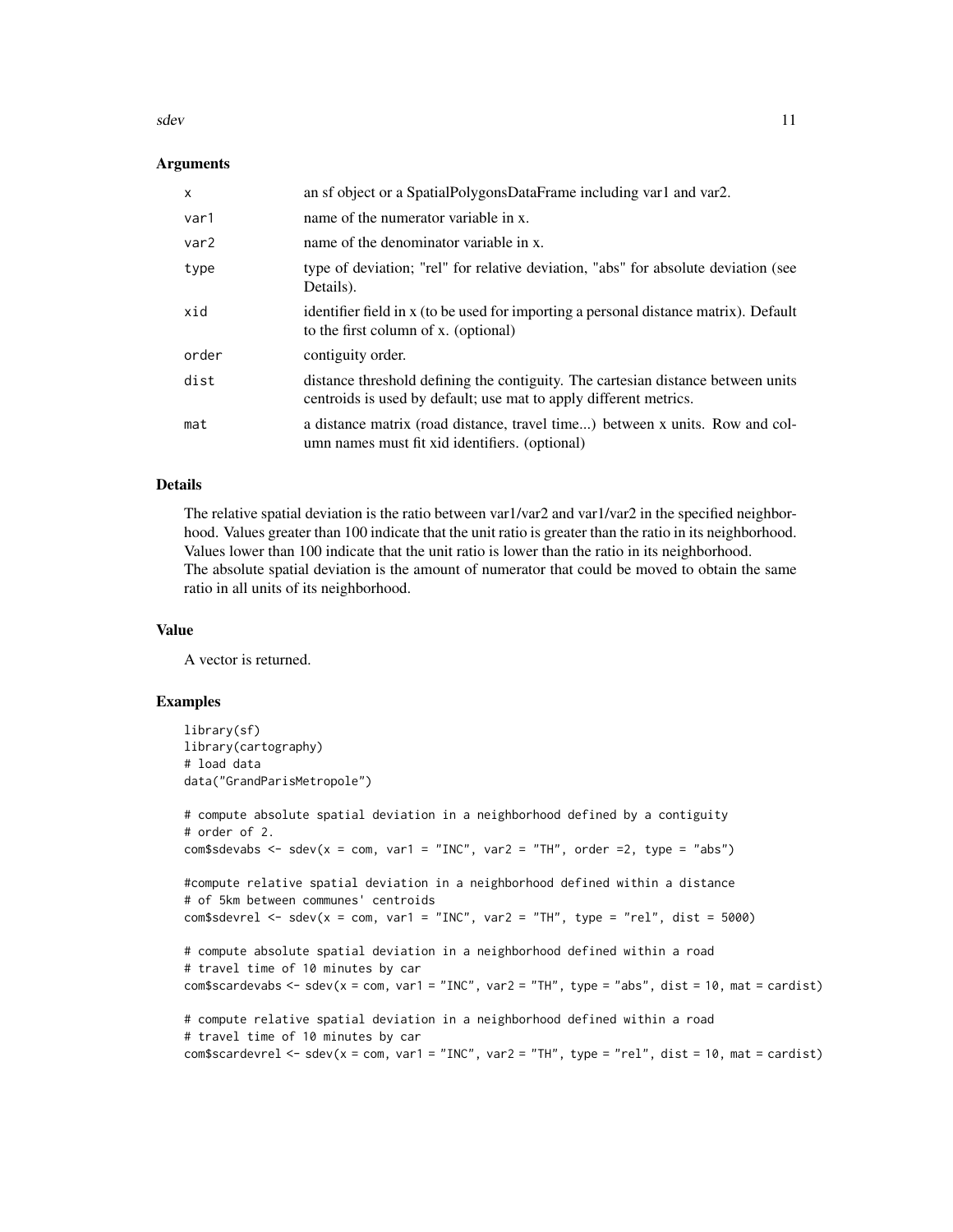```
# map deviations
# set graphical parameters
par(max = c(0, 0, 1.2, 0))# set breaks
bks <- c(min(com$scardevrel),75,100,125,150,max(com$scardevrel))
# set colot palette
\text{cols} \leq \text{carto.pal(pal1 = "blue.pal", n1 = 2},pal2 = "wine.pal", n2 = 3)# plot a choropleth map of the relative spatial deviation
chorolayer(x = com, var = "scarded",
           legend.pos = "topleft",
           legend.title.txt = "Relative Deviation\n(100 = spatial average)",
           breaks = bks, border = NA,
           col = cols# add symbols proportional to the absolute spatial deviation
com$sign <- ifelse(test = com$scardevabs<0, yes = "negative", no = "positive")
propSymbolsTypoLayer(x = com, var = "scardevabs",var2 = "sign",
                     legend.var.pos = "left", legend.values.rnd = -2,
                     legend.var2.values.order = c("positive", "negative"),
                   legend.var.title.txt = "Absolute Deviation\n(Income redistribution)",
                     col = c("#ff000050", "#0000ff50"), legend.var2.pos = "n",legend.var.style = "e", inches = 0.2)
# add EPT boundaries
plot(st_geometry(ept), add=TRUE)
# add a layout
layoutLayer(title = "Spatial Deviation (neighborhood : 10 minutes by car)",
            sources = "GEOFLA® 2015 v2.1, Apur, impots.gouv.fr",
            north = TRUE, scale = 5, tabtitle = TRUE, frame = FALSE, theme = "red.pal",
            author = "MTA")
```
tdev *Territorial Deviation*

#### Description

Compute the deviation of each territorial unit as regards to an intermediate territorial level of reference.

#### Usage

```
tdev(x, var1, var2, type = "rel", key)
```

| a data frame, an sf object or a Spatial Polygons Data Frame including varl and<br>var2, and an aggregation key field (territorial belonging). |
|-----------------------------------------------------------------------------------------------------------------------------------------------|
| name of the numerator variable in x.                                                                                                          |
| name of the denominator variable in x.                                                                                                        |
|                                                                                                                                               |

<span id="page-11-0"></span>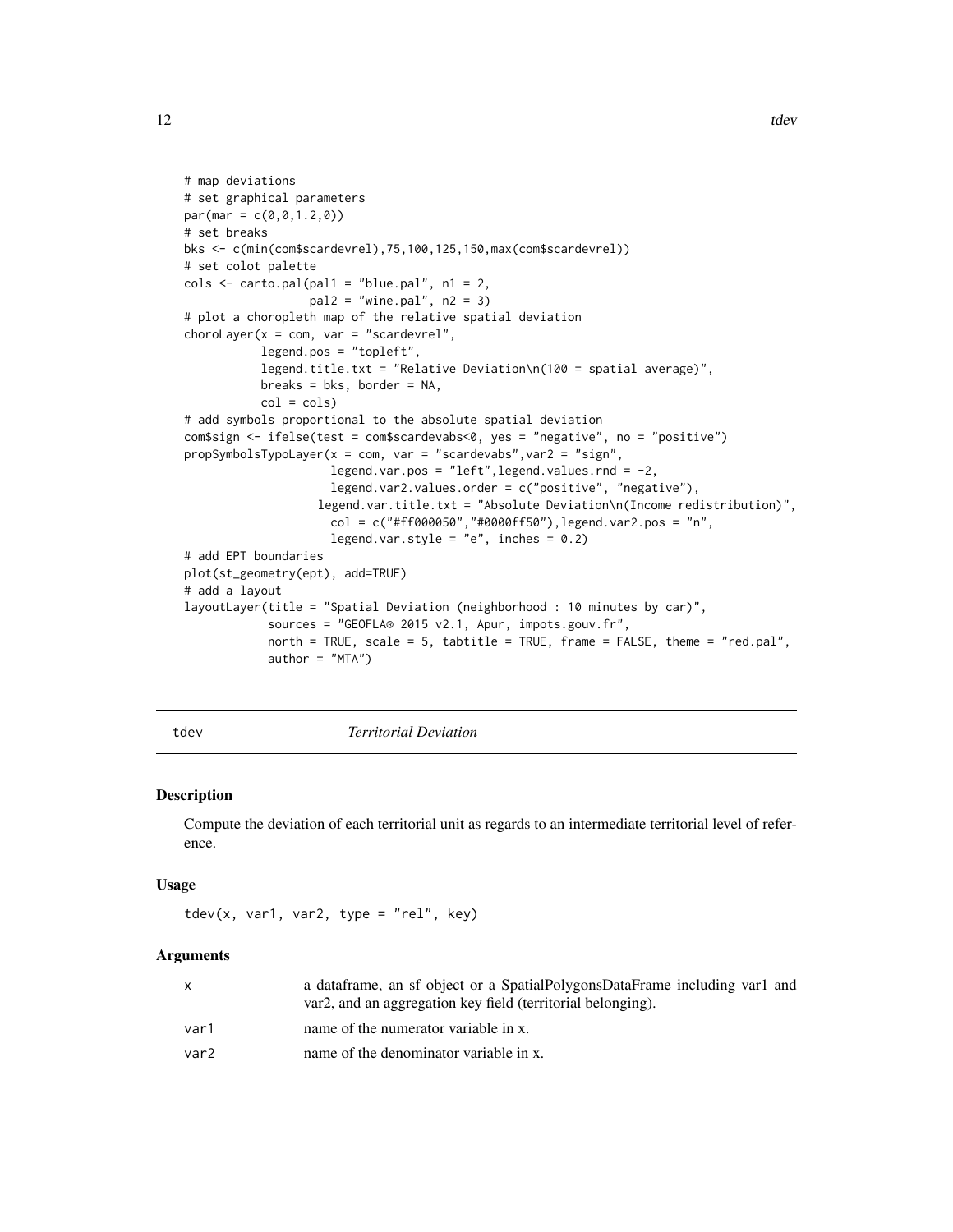## Details

The relative territorial deviation is the ratio between var1/var2 and var1/var2 at the aggregated level. Values greater than 100 indicate that the unit ratio is greater than the ratio at the aggregated level. Values lower than 100 indicate that the unit ratio is lower than the ratio of the aggregated level. The absolute territorial deviation is the amount of numerator that could be moved to obtain the ratio of the aggregated level on all belonging units.

#### Value

A vector is returned.

```
library(sf)
library(cartography)
# load data
data("GrandParisMetropole")
# compute absolute territorial deviation (EPT level)
com$tdevabs <- tdev(x = com, var1 = "INC", var2 = "TH", type = "abs",
                    key = "EPT")# compute relative territorial deviation (EPT level)
com$tdevrel <- tdev(x = com, var1 = "INC", var2 = "TH", type = "rel",
                    key = "EPT")# map deviations
# set graphical parameters
par(max = c(0, 0, 1, 2, 0))# set breaks
bks <- c(min(com$tdevrel),75,100,125,150,max(com$tdevrel))
# set color palette
\text{cols} \leq \text{carto.pal}(\text{pal1} = \text{"blue.pal", n1 = 2},pal2 = "wine.pal", n2 = 3)
# plot a choropleth map of the relative territorial deviation
chorolayer(x = com, var = "tdevrel",legend.pos = "topleft",
           breaks = bks, border = NA,
           legend.title.txt = "Relative Deviation\n(100 = territorial average)",
           col = cols# add symbols proportional to the absolute territorial deviation
com$sign <- ifelse(test = com$tdevabs < 0, yes = "negative", no = "positive")
propSymbolsTypoLayer(com, var = "tdevabs", var2 = "sign",
                     legend.var.pos = "left", legend.values.rnd = -2,
                     legend.var2.values.order = c("positive", "negative"),
                   legend.var.title.txt = "Absolute Deviation\n(Income redistribution)",
                     col = c("#ff000050", "#0000ff50"), legend.var2.pos = "n",legend.var.style = "e", inches = 0.2)
```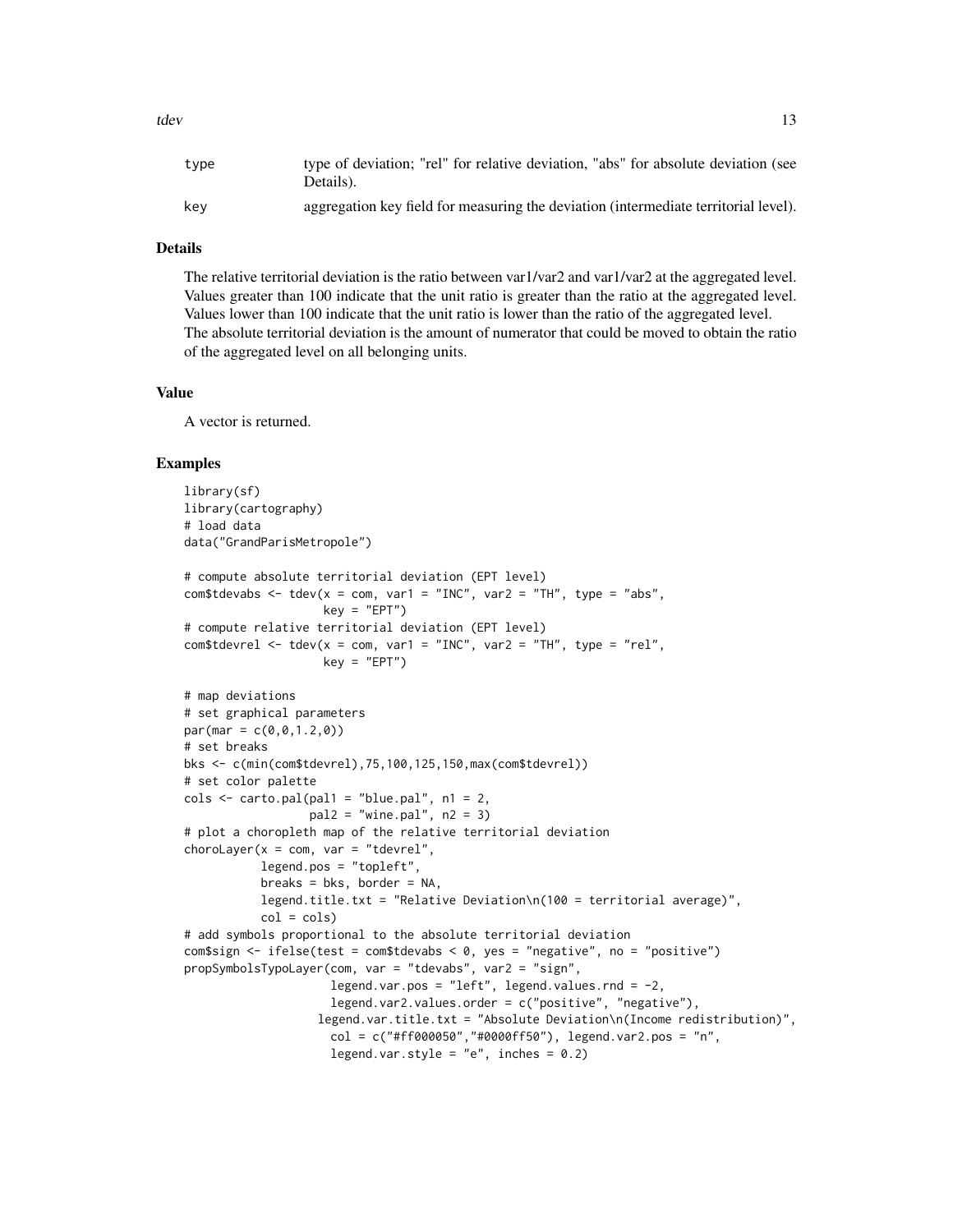```
# add EPT boundaries
plot(st_geometry(ept), add=TRUE)
# add a layout
layoutLayer(title = "Territorial Deviation (reference : EPT)",
            sources = "GEOFLA® 2015 v2.1, Apur, impots.gouv.fr",
            north = TRUE, scale = 5, tabtitle = TRUE, frame = FALSE, theme = "red.pal",
            author = "MTA")
```